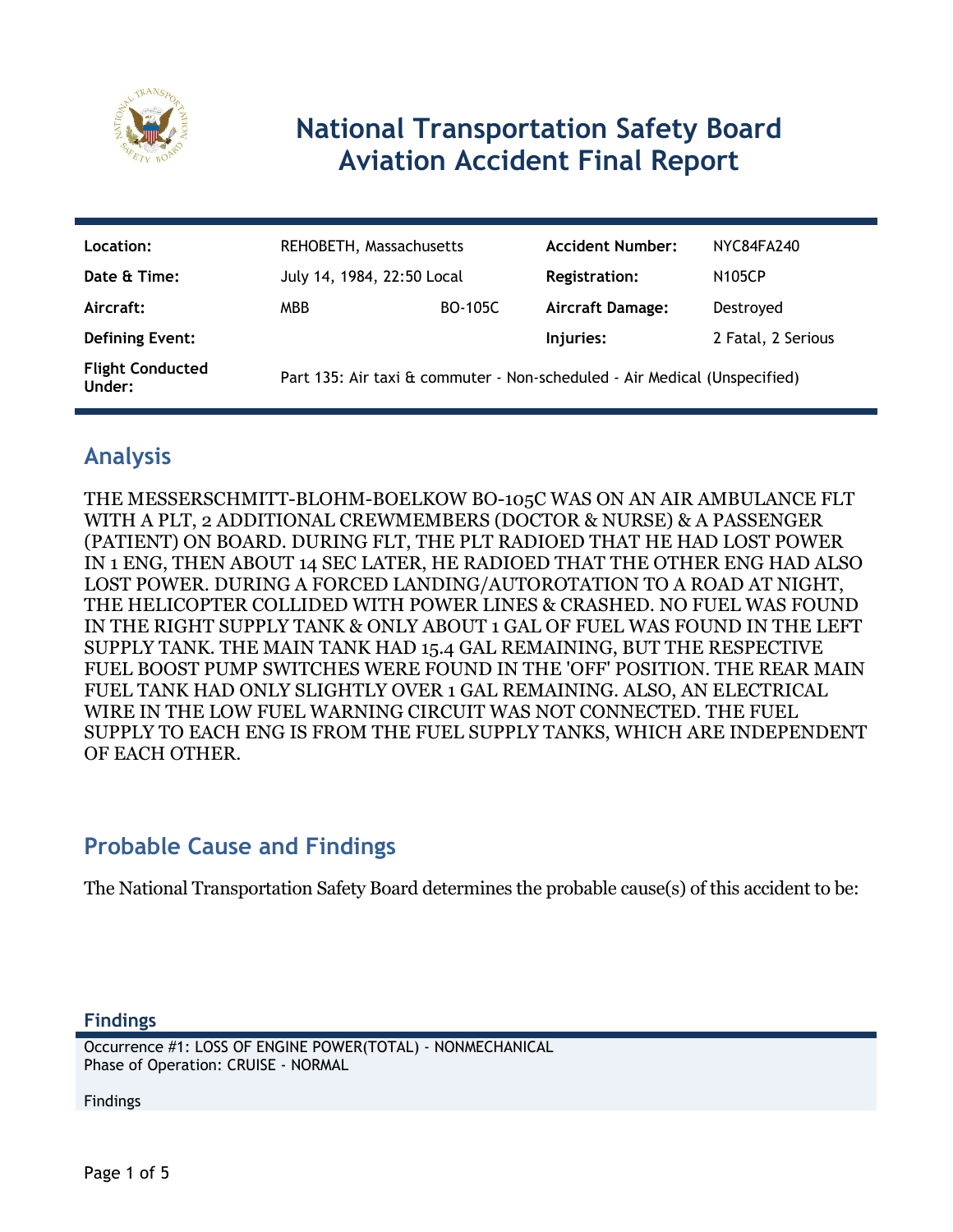1. (F) WARNING SYSTEM(OTHER) - DISCONNECTED 2. (C) FUEL BOOST PUMP SELECTOR POSITION - IMPROPER - PILOT IN COMMAND 3. (C) FLUID,FUEL - STARVATION 4. (C) FUEL SYSTEM - IMPROPER USE OF - PILOT IN COMMAND 5. AIRCRAFT PERFORMANCE,TWO OR MORE ENGINES - INOPERATIVE ----------

Occurrence #2: FORCED LANDING Phase of Operation: LANDING

Findings

6. AUTOROTATION - PERFORMED - PILOT IN COMMAND ----------

Occurrence #3: IN FLIGHT COLLISION WITH OBJECT Phase of Operation: LANDING - FLARE/TOUCHDOWN

Findings 7. (F) LIGHT CONDITION - NIGHT 8. (F) OBJECT - WIRE,TRANSMISSION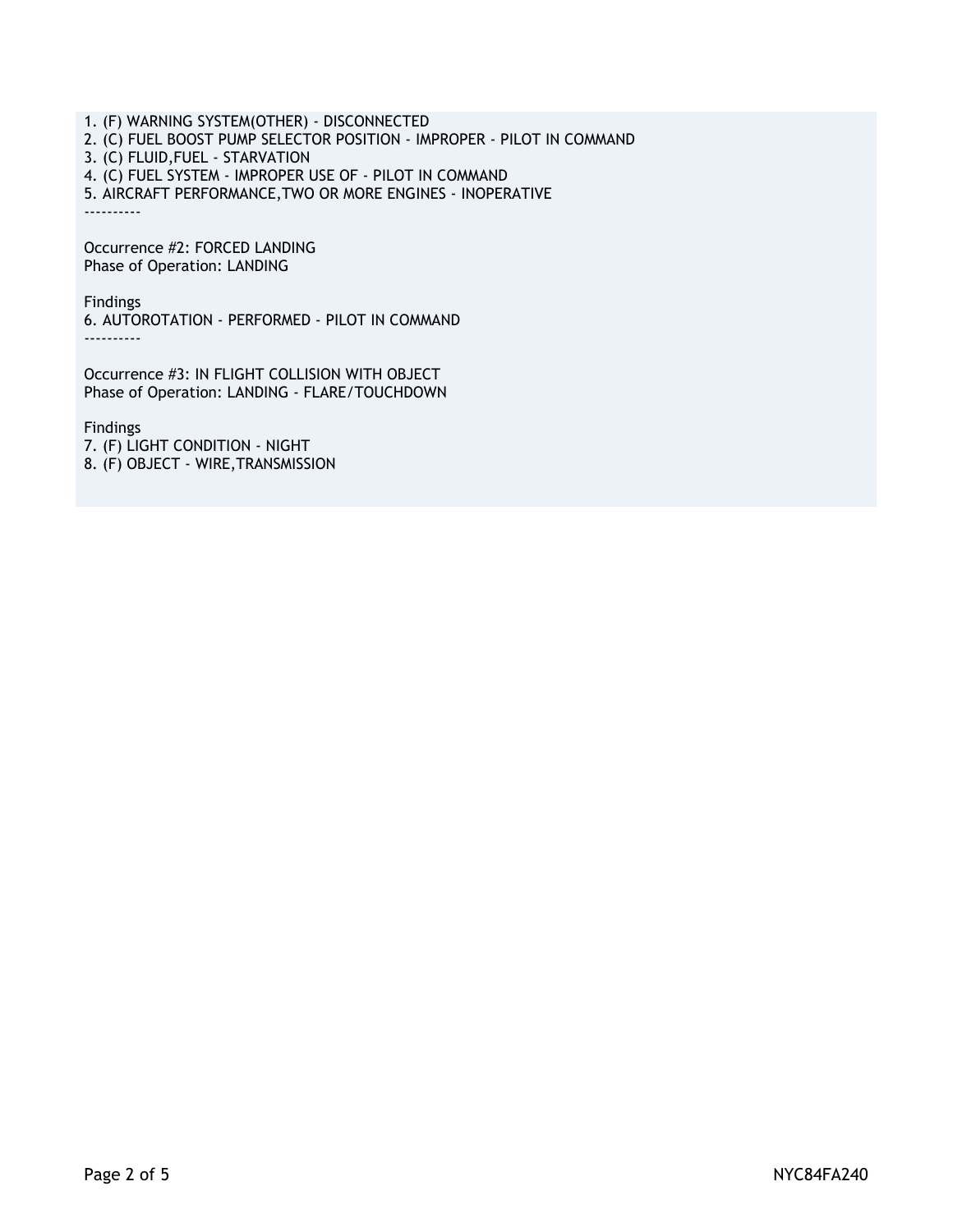## **Factual Information**

#### **Pilot Information**

| Certificate:                     | Airline transport                         | Age:                              | 35, Male     |
|----------------------------------|-------------------------------------------|-----------------------------------|--------------|
| Airplane Rating(s):              | None                                      | Seat Occupied:                    | Right        |
| <b>Other Aircraft Rating(s):</b> | Helicopter                                | <b>Restraint Used:</b>            |              |
| Instrument Rating(s):            | Helicopter                                | <b>Second Pilot Present:</b>      | No           |
| Instructor Rating(s):            | None                                      | <b>Toxicology Performed:</b>      | Yes          |
| <b>Medical Certification:</b>    | Class 1 Valid Medical--no<br>waivers/lim. | Last FAA Medical Exam:            | May 30, 1984 |
| <b>Occupational Pilot:</b>       | Yes                                       | Last Flight Review or Equivalent: |              |
| <b>Flight Time:</b>              | 4728 hours (Total, all aircraft)          |                                   |              |

### **Aircraft and Owner/Operator Information**

| Aircraft Make:                    | <b>MBB</b>                                                | <b>Registration:</b>                     | <b>N105CP</b>            |
|-----------------------------------|-----------------------------------------------------------|------------------------------------------|--------------------------|
| Model/Series:                     | BO-105C BO-105C                                           | <b>Aircraft Category:</b>                | Helicopter               |
| Year of Manufacture:              |                                                           | <b>Amateur Built:</b>                    |                          |
| Airworthiness Certificate:        | Normal                                                    | Serial Number:                           | S <sub>190</sub>         |
| Landing Gear Type:                | <b>Skid</b>                                               | Seats:                                   | 4                        |
| Date/Type of Last Inspection:     | June 14, 1984 100 hour                                    | Certified Max Gross Wt.:                 | 5070 lbs                 |
| Time Since Last Inspection:       | 57 Hrs                                                    | Engines:                                 | 2 Turbo shaft            |
| Airframe Total Time:              | 2722 Hrs                                                  | <b>Engine Manufacturer:</b>              | <b>ALLISON</b>           |
| ELT:                              | Installed, activated, did not<br>aid in locating accident | <b>Engine Model/Series:</b>              | 250-C20B                 |
| <b>Registered Owner:</b>          |                                                           | <b>Rated Power:</b>                      | 420 Horsepower           |
| Operator:                         |                                                           | <b>Operating Certificate(s)</b><br>Held: | On-demand air taxi (135) |
| <b>Operator Does Business As:</b> | [EMS]                                                     | <b>Operator Designator Code:</b>         |                          |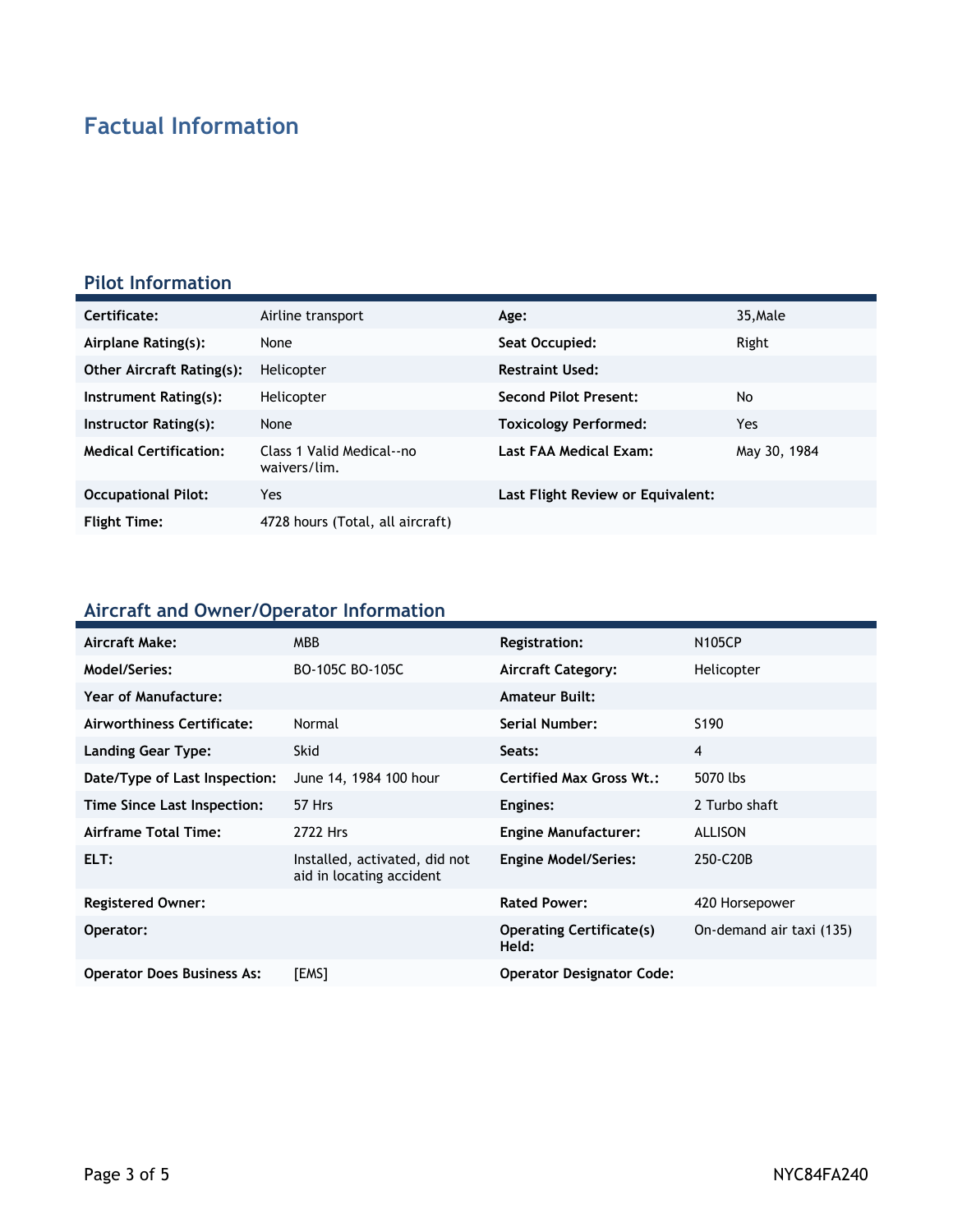### **Meteorological Information and Flight Plan**

| <b>Conditions at Accident Site:</b>     | Visual (VMC)                     | <b>Condition of Light:</b>                     | Night/bright                     |
|-----------------------------------------|----------------------------------|------------------------------------------------|----------------------------------|
| <b>Observation Facility, Elevation:</b> | <b>PVD</b>                       | Distance from Accident Site:                   |                                  |
| <b>Observation Time:</b>                | 23:00 Local                      | Direction from Accident Site:                  |                                  |
| <b>Lowest Cloud Condition:</b>          | Clear                            | Visibility                                     | 10 miles                         |
| <b>Lowest Ceiling:</b>                  | None                             | Visibility (RVR):                              |                                  |
| Wind Speed/Gusts:                       | 9 knots /                        | <b>Turbulence Type</b><br>Forecast/Actual:     |                                  |
| <b>Wind Direction:</b>                  | $260^\circ$                      | <b>Turbulence Severity</b><br>Forecast/Actual: |                                  |
| <b>Altimeter Setting:</b>               | 30 inches Hg                     | <b>Temperature/Dew Point:</b>                  | $24^{\circ}$ C / 18 $^{\circ}$ C |
| <b>Precipitation and Obscuration:</b>   | No Obscuration; No Precipitation |                                                |                                  |
| <b>Departure Point:</b>                 | MARTHA'S VINEYD, MA<br>(MVY)     | Type of Flight Plan Filed:                     | None                             |
| Destination:                            | <b>WORCESTER</b><br>, MA (ORH    | <b>Type of Clearance:</b>                      | Traffic advisory                 |
| <b>Departure Time:</b>                  | 02:22 Local                      | Type of Airspace:                              | TRSA                             |

## **Airport Information**

| Airport:                  | MARTHAS VINEYARD MVY | <b>Runway Surface Type:</b>                | Dirt           |
|---------------------------|----------------------|--------------------------------------------|----------------|
| <b>Airport Elevation:</b> |                      | <b>Runway Surface</b><br><b>Condition:</b> | Vegetation     |
| <b>Runway Used:</b>       | 0                    | IFR Approach:                              | None           |
| Runway<br>Length/Width:   |                      | <b>VFR Approach/Landing:</b>               | Forced landing |

### **Wreckage and Impact Information**

| Crew Injuries:         | 2 Fatal, 1 Serious | <b>Aircraft Damage:</b> | Destroyed |
|------------------------|--------------------|-------------------------|-----------|
| Passenger<br>Injuries: | Serious            | <b>Aircraft Fire:</b>   | None      |
| Ground Injuries:       | N/A                | Aircraft<br>Explosion:  | In-flight |
| Total Injuries:        | 2 Fatal, 2 Serious | Latitude,<br>Longitude: |           |